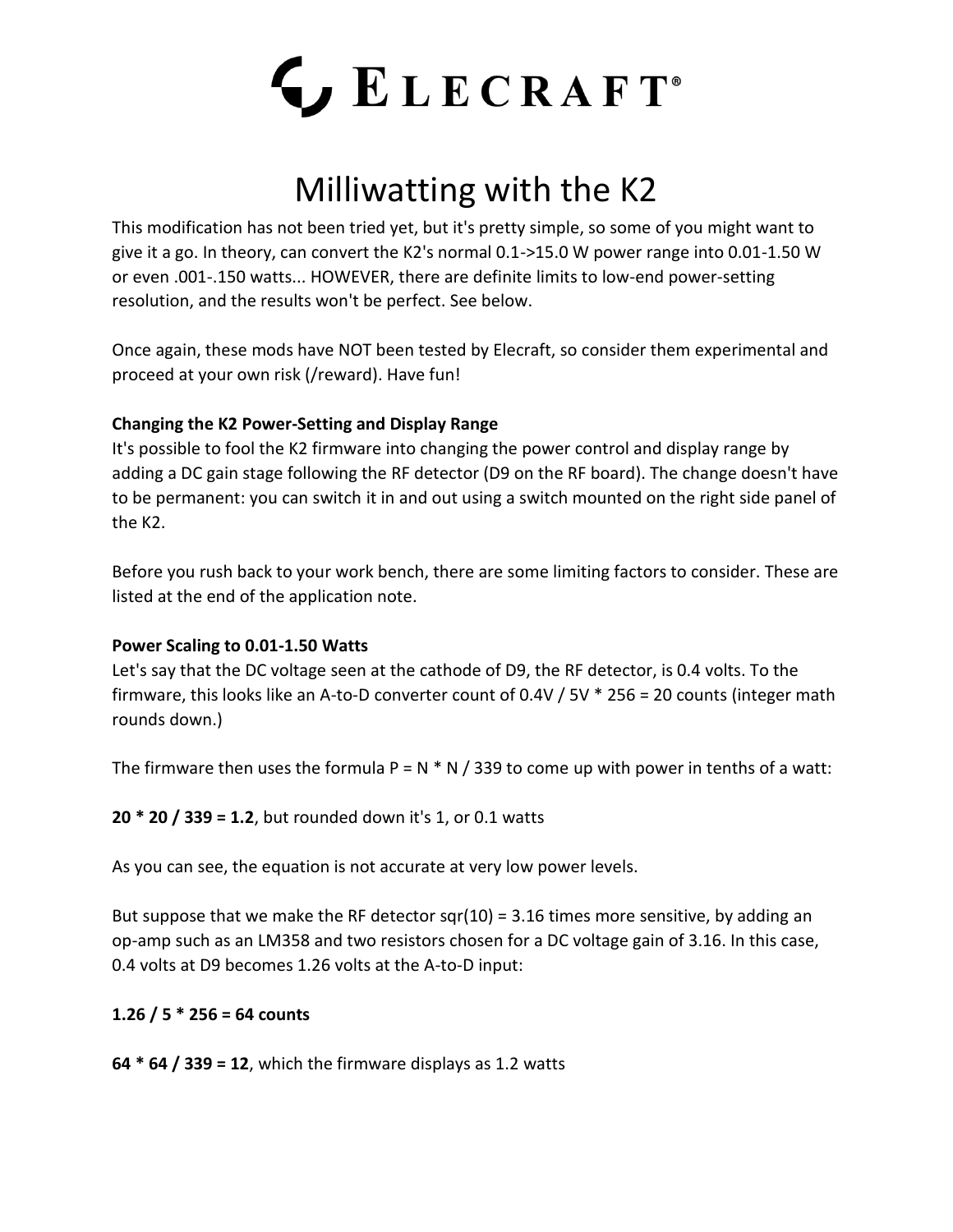

Since we know we've got the "x10" (voltage x 3.16) gain stage turned on, the \*actual\* power can be interpreted as 0.12 watts. If you wanted 0.1 watts, you'd set the POWER control for 1.0 watts, etc. We've just improved the accuracy of the setting by a factor of 10, and changed the K2's power

setting range to 0.01 to 1.50 watts (approx.).

#### **Power Scaling to .001->.150 Watts**

Let's say we make the gain of the op-amp 10 rather than sqr(10). Your 0.4 volts at D9 now becomes 4.0 volts:

#### **4 / 5 \* 256 = 204 counts**

**204 \* 204 / 339 = 122**, which the firmware displays as 12.2 watts

But with our "x100" gain stage in (voltage x 10), we know that the actual power is 100 times lower, or 122 milliwatts. If you want 100 milliwatts, you'd set the POWER control to 10 watts. The accuracy has now improved by a factor of 100, and the range of power output is 1 to 150 milliwatts.

#### **Building the Power Scaling Circuit**

The x10 (and/or x100) power scale components could be mounted on a small PC board, then attached directly to a slide or toggle switch mounted on the right side panel of the K2, so that you could select the power range easily. If you do this, use REALLY short leads everywhere, and you might want to start with small trimmer potentiometers for calibrating the new ranges to an external milliwattmeter.

The op-amp should be inserted into the circuit at the junction of R66 and R69. First, cut the trace from R66 to R69. Then: Pin 4 of the LM358 goes to ground, pin 8 to 8V (or 8T), pin 1 goes to R66, and pin 3 to R69. For a gain of 3.16: connect about 22k between pins 1 and 2 (call this R1), and 10k from pin 2 to ground (call this R2). For a gain of 10: connect about 90k between pins 1 and 2, and 10k from pin 2 to ground. If the LM358 is more than 1.5" from D9, put a .001uF bypass from pin 3 to ground.

Note: You could alternatively build the scaling circuit on the control board. See Limiting Factors (below), #5.

You can use other resistance values. The general formula for the pin 1->2 resistor (R1) vs. the pin 2->ground resistor (R2) is:

**R1 = R2 \* (Gain - 1)**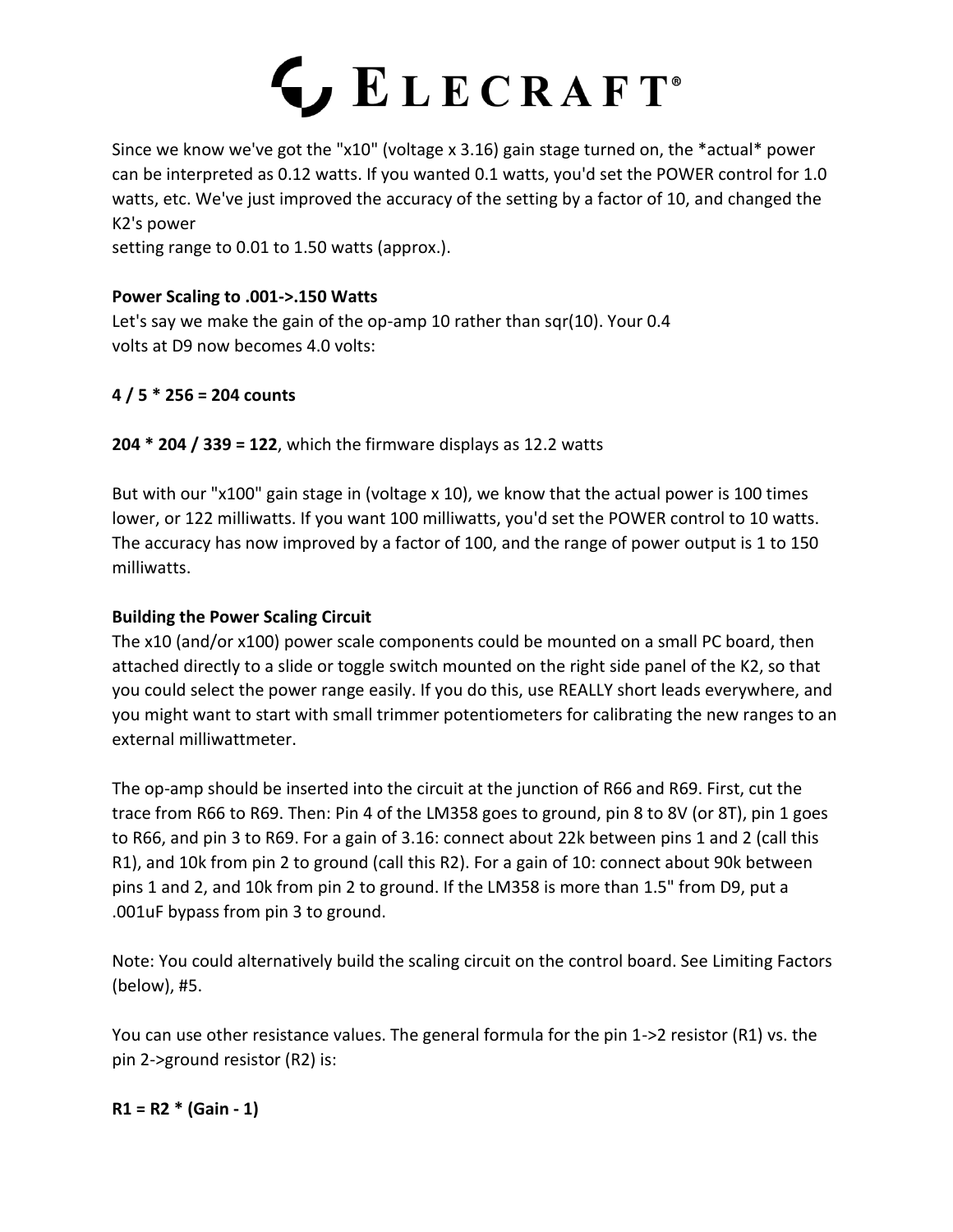# LECRAFT<sup>®</sup>

Example: **R2 = 10K, gain = 3.16: R1 = 10K \* 2.16 = 21.6k.**

#### **Limiting Factors to Power Scaling**

**#1:** Even if you change the power control range, the \*resolution\* of power setting at the low end will not improve, since that is determined by the 8-bit DAC that sets the power level. (The resolution will be worst on 40 meters, best on 10 and 160 meters).

Workaround: You can switch in a small resistor across R99, on the bottom of the PC board. Some experimentation will be required. Use VERY small tip jacks (IC socket pins), accessible from under the rig. Long leads will make problem #2 even worse...

**#2:** There's some signal leakage \*around\* the BFO attenuator, which puts a lower-limit on how far down you can go.

Workaround: This leakage can be reduced by about 10 dB by changing the BFO inductor to a toroid (26 turns #26, FT37-61; or 45 turns of #28 on a T44-8/90). In fact, this will also improve carrier suppression on sideband. The toroid should be mounted securely, and you'll have to rerun CAL FIL. (Write down your present BFO frequencies before making the change.)

**#3:** The readings at D9 are only accurate when the K2 is working into 50 ohms, and the indicated power falls off faster at the low end because of the diode's voltage drop.

Workaround: You could build a new, very-low-power RF detector circuit. That's beyond the scope of this document. Consider the Tandem Match (ARRL Handbook).

**#4:** The decimal point will not move if you make these changes. This may seem trivial, but it can be confusing.

Workaround: None. We'll have to do this in firmware. But you could add an LED to your powerscaling switch that's visible from the front of the K2 as a reminder.

**#5:** If you install the KAT2 antenna tuner, it takes over the RF detection function, and would bypass the effect of the added hardware.

Workaround: You could build the RF detector voltage scaling circuit on the control board instead of the RF board, in series with pin 2 of the micro controller (U6). But where to mount the in/out switch? We'll leave this as an exercise for the experimenter.

If the above factors leave you less interested in making these power-scaling mods, just use a calibrated attenuator at the TX output instead! You'll need to attenuate 10 dB or 20 dB to